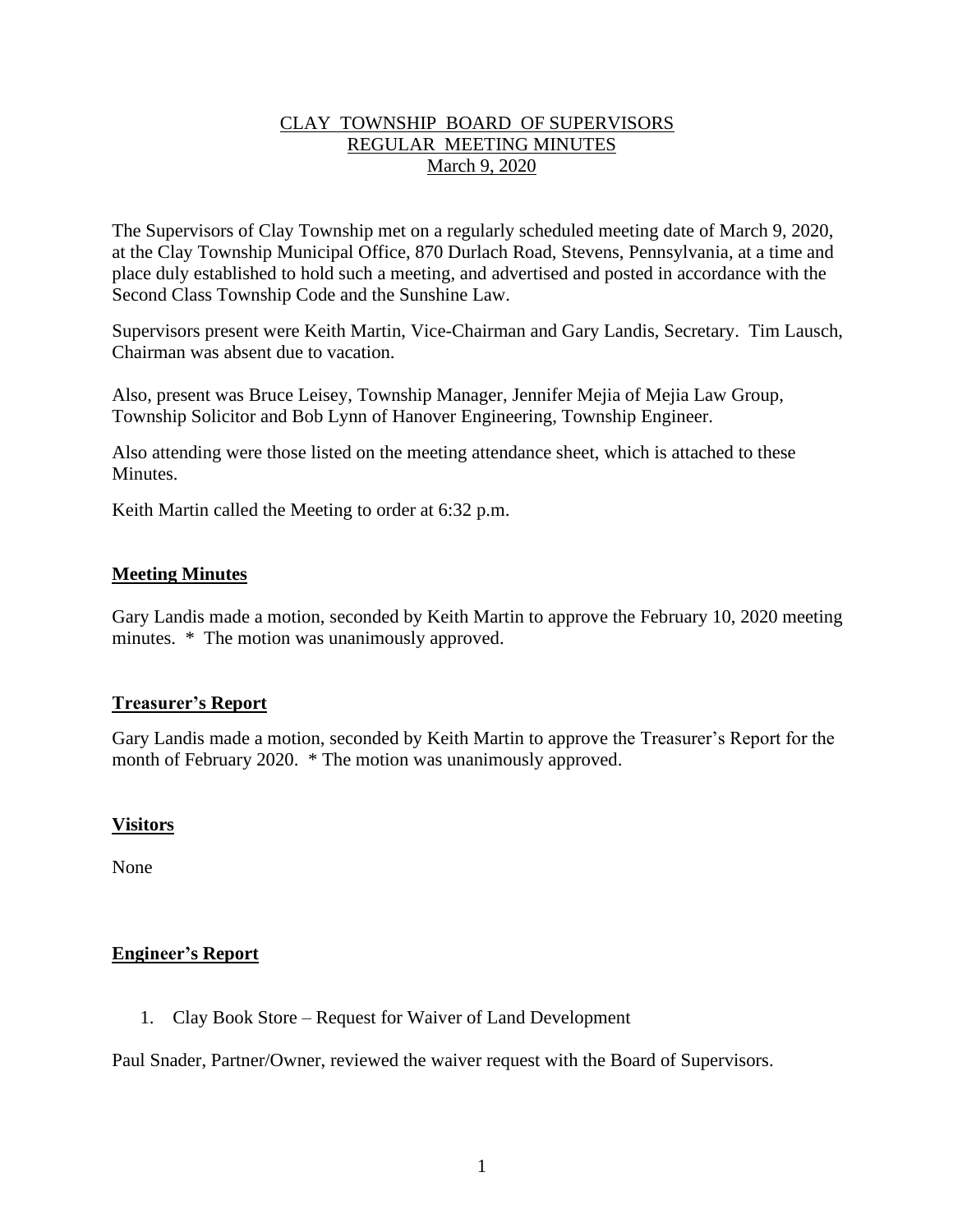Gary Landis expressed concerns with distance of the current right-of-way along West Main Street in front of the lot and the lack of a plot plan indicating the exact location of the front yard setback line.

It was agreed to table the request at this time, to allow Township Staff to measure the site to determine the exact set back line.

2. Laurel Drive - Shared Driveway Agreement Discussion

Conditional approval was given at the February 10, 2020 meeting contingent on the written language meeting approval of the Township Solicitor.

The new agreement states that access to lot 3 and 4 will only be allowed if both lots are joined into one lot and require written approval from the Durlach Mt Airy Fire Company Chief stating the proposed driveway construction is sufficient and safe for emergency apparatus to utilize.

The new agreement language is approved by the Township Solicitor.

# **Old Business**

1. Wildflower Pond – Level Spreader

Bob Lynn stated that he has inspected the level spreader. The spreader appears to be functioning as designed. Bob believes water is remaining in the swale beyond the level spreader due to seepage through the wall of the basin. This issue should resolve itself when the basin is turned into its final state.

2. Growing Greener Grant Update

Bruce Leisey updated the Board of Supervisors that the farmer educational meeting was held on 3/5/20 and individual farm visits will start in the near future.

## **New Business**

1. Attendance at LCATS meeting on 3/31/20

Gary Landis made a motion, seconded by Keith Martin to approve attendance from Keith Martin, Gary Landis and Brue Leisey for the meeting. \* The motion was unanimously approved.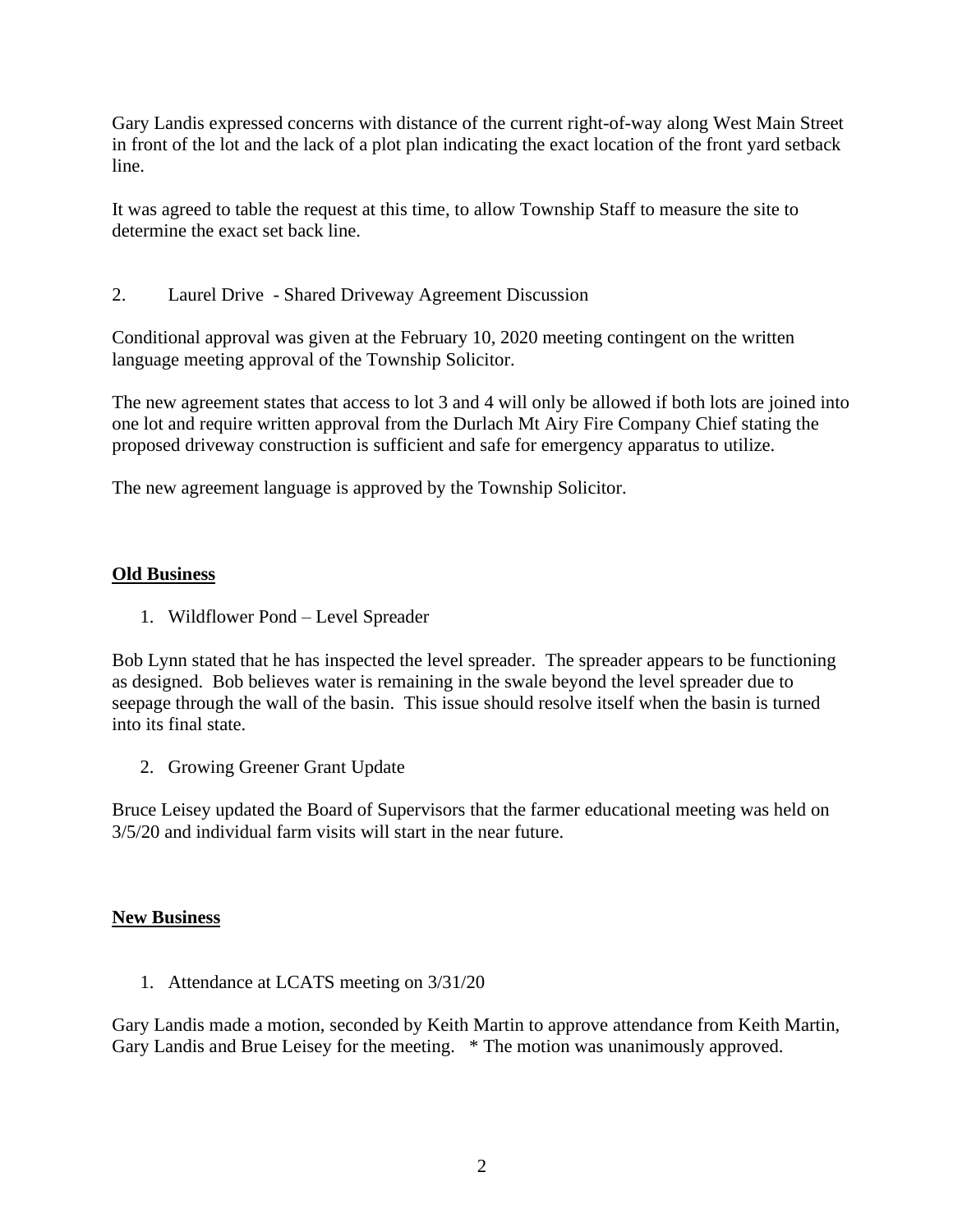2. Approve and Execute 2019 Municipal Wasteload Management Report

After review, Keith Martin made a motion, seconded by Gary Landis to approve and execute report as reviewed and recommended to Bruce Leisey and Bob Lynn. \* The motion was unanimously approved.

# **Executive Session**

Keith Martin made a motion, seconded by Gary Landis to enter into Executive Session at 8:15 pm to discuss potential litigation and personnel issues. \* The motion was unanimously approved.

Gary Landis made a motion, seconded by Keith Martin to exit Executive Session at 9:08 pm. \* The motion was unanimously approved.

There was discussion on personnel issues, the proposed Ephrata Borough Sewer Service Agreement renewal, Building Lease Agreements with NLCRPD and March 5, 2020 Zoning Hearing Board meeting.

Gary Landis made a motion, seconded by Keith Martin to authorize the Township Manager to obtain transcript of the Furnace Hills Retreat zoning hearing from the stenographer and to contract with Schillaci Associates to do a walk through of the Police Annex with staff to determine code required updates. \* The motion was unanimously approved.

# **Bills to be Paid**

## General Fund

Keith Martin made a motion, seconded by Gary Landis, to approve the General Fund bills totaling \$139,694.46 for the month of February. \* The motion was approved unanimously.

## Rec Fund

Keith Martin made a motion, seconded by Gary Landis, to approve the Recreation Fund bills totaling \$2,109.58 for the month of February. \* The motion was approved unanimously.

# Sewer Fund

Keith Martin made a motion, seconded by Gary Landis, to approve the Sewer Fund bills totaling \$8,189.95 for the month of February. \* The motion was approved unanimously.